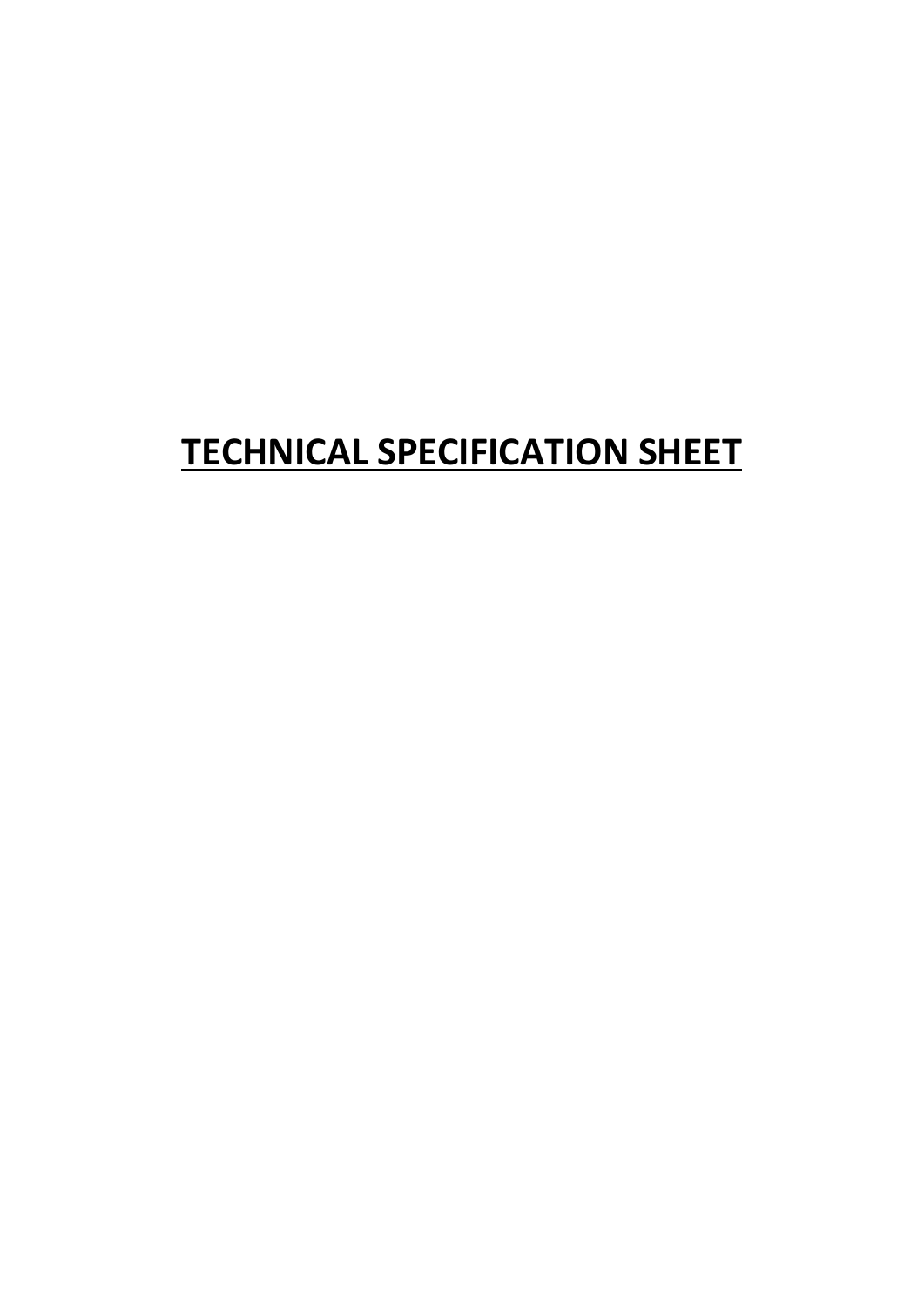# **TECHNICAL SPECIFICATION SHEET**

# **FOR**

# **Resident Co-ordinator's OFFICE**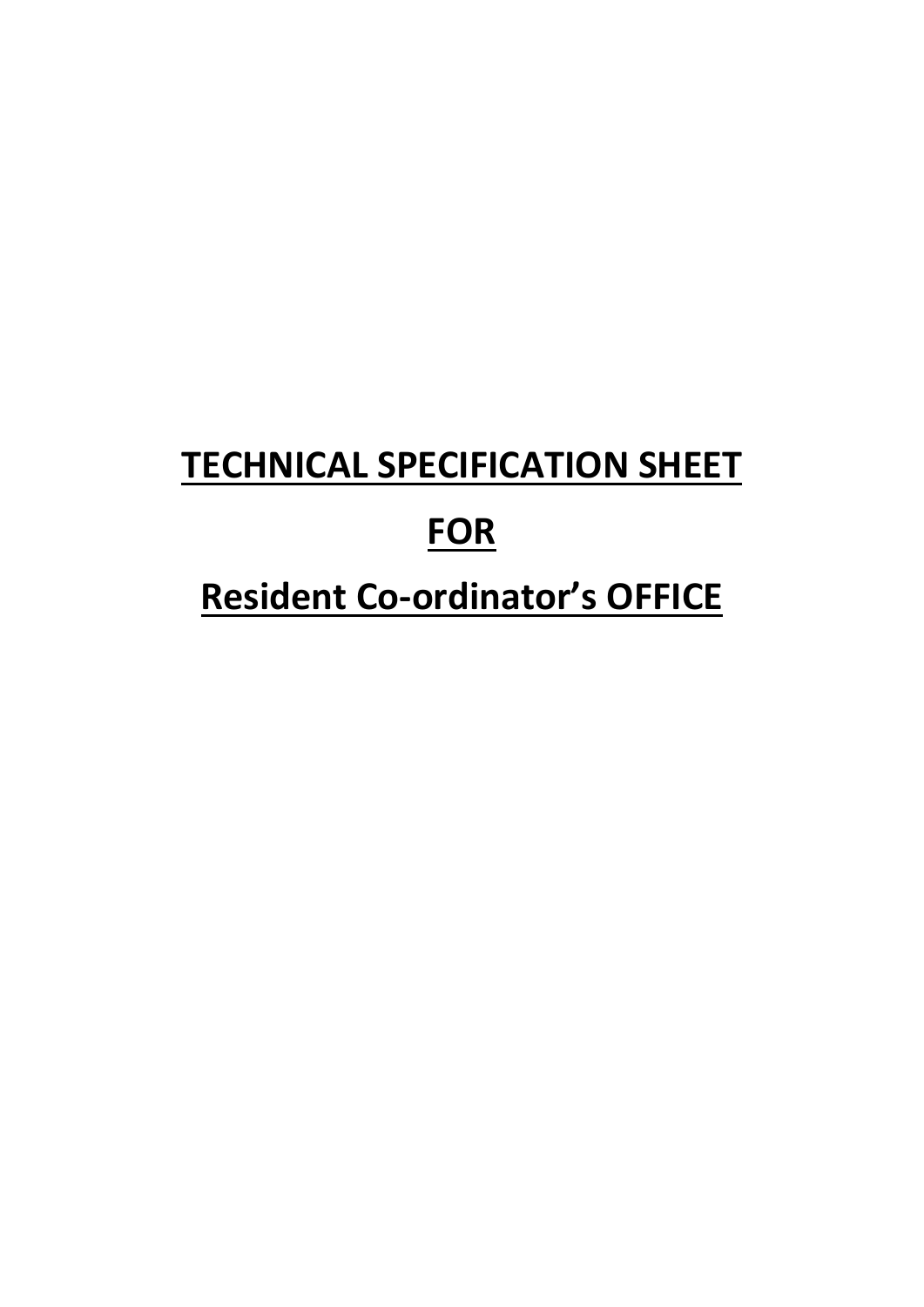# **TECHNICAL SPECIFICATION FOR FALSE CEILING**

### **1. Gypsum Board False Ceiling**

- Gypsum board Core shall be regular gypsum core
- Gypsum board Overall thickness shall be 12mm thick
- Surface Paper: 100 percent recycled content paper on front, back and long edges
- Gypsum board Long edges shall be Squared or tapered
- Fiber tape shall be used at the joints of minimum 50mm wide
- Ready mix joint compound shall be used
- GI frames with suspension hangers shall be placed with spacing no larger than 300 mm

# **2. Mineral Fiber Acoustic Suspended Ceiling**

- Mineral Fiber Acoustic Suspended ceiling shall be of size 595mm x 595mm beveled tegular edged
- Mineral Fiber Acoustic Suspended ceiling Overall thickness shall be 14mm thick
- Mineral Fiber Acoustic Suspended ceiling board should have Noise Reduction Coefficient (NRC value) = 0.5, Humidity Resistance (RH) of 95%
- Mineral Fiber Acoustic Suspended ceiling board all edges shall be beveled or tapered
- Ceiling to be hanged on Silhoutte profile grid system with face profile 15mm, hot dipped galvanized steel
- Silhoutte profile grid need to be installed with Suspension system

# **3. WPC Baffles Ceiling**

- WPC Baffle shall be made of mixture of wood dust & poly ethylene mainly.
- Colour shall be of wooden texture
- Size shall be 40mm x 100 mm (W x H) & shall have 100mm Gap, Including all accessories such as hanging arrangement, screws and other accessories
- All suspended hanger, clips, unigrid channel shall be Galvanised mild steel
- Installation shall be done as per manufacturer's specification
- Shall have dimensional stability, longevity resistance to rot and crack, Stable over a wide temperature range, weather resistant, Moisture resistant, low flame spread, High impact resistant, Outstanding screw and nail retention, Environmentally friendly, recyclable and Contains no toxic chemicals or preservatives
- Color of Baffle shall be approved prior to installation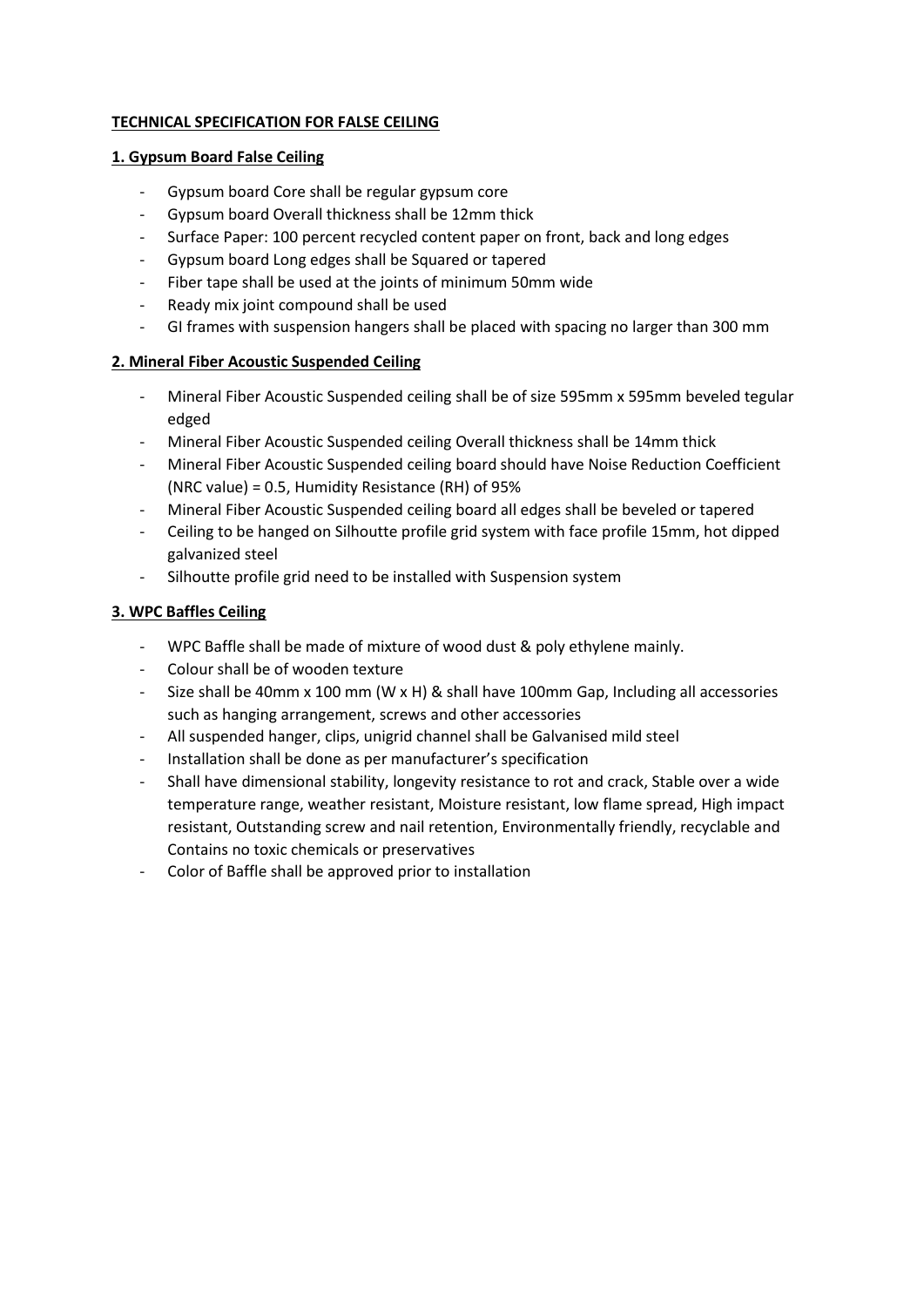# **TECHNICAL SPECIFICATION FOR COLUMN CLADDING & PARTITION**

#### **1. Column Cladding**

- Cladding shall be 1/2" thk with designed laminate(Century Mica/Green Lam/ Merinolam) finish on all sides over 12mm ply (Surya/Sagun/Greenboard/Duro) with necessary packing for line level installation

#### **2. Partition Low Height & full Height**

- Partition shall be 3" thk with designed 1mm thick laminate(Century Mica/Green Lam/ Merinolam) finish on both sides over 12mm ply (Surya/Sagun/ Greenboard /Duro) fixed on haldu or pine wood frame work of 2"x2" sections
- The partition shall have necessary openings for door/windows all complete as per design drawing.
- There shall be separate slots for passage of data and electrical wires
- Glass shall be **8mm toughened** clear edge polished glass with frosted sticker.
- Smooth, seasoned Pinewood batten shall be used for fixing glass on partition along with proper silicon sealing & capping on top, open sides of low height partition.
- Size of capping on low height partition  $3''$  x  $\frac{3}{4}''$  as per design & lacquer finished clear polish on wooden capping

#### **3. Wooden Glazed Door**

- Door shall be 35mm thick with designed 1mm thick laminate (Century Mica/Green Lam/ Merinolam) finish on both sides
- Design & Dimension as per drawing details attached
- Glass shall be 8mm toughened clear edge polished glass with frosted sticker.
- 3 nos. of SS normal hinge to be used
- Mortise Lock of good company to be used
- Hydraulic Door closer of good company to be used

#### **4. Wooden Skirting**

- Smooth, seasoned Pinewood skirting of 3" height & 1/2 "thick
- Lacquer finished clear polish on wooden skirting with proper sanding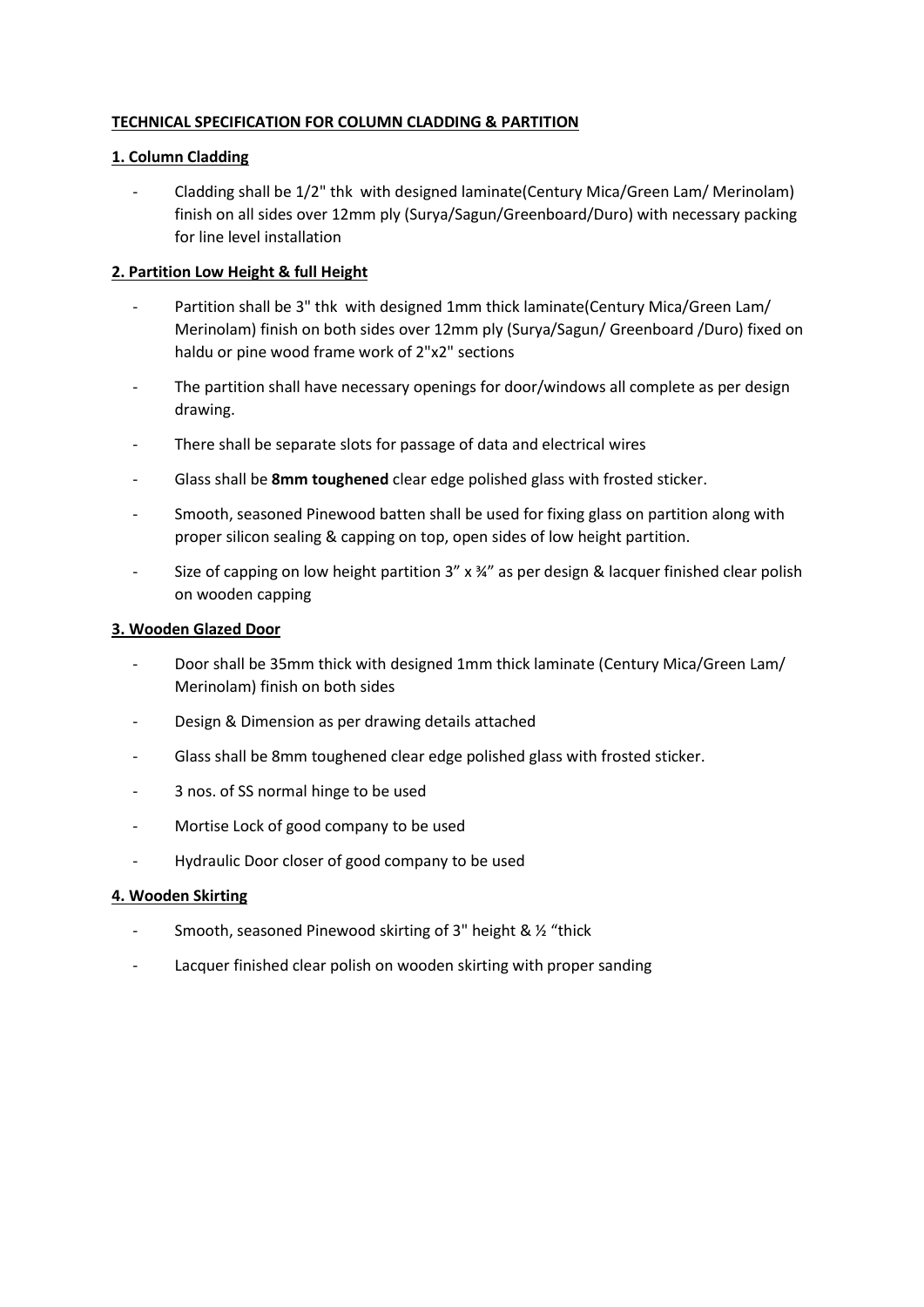#### **TECHNICAL SPECIFICATION FOR Toughen Glass Swing door**

- Glass shall be clear 12mm toughened
- Dimension as per drawing details attached
- Lock to be used, Patch Lock type Patch lock with strike box for full height double door, suitable for 12mm glass
- Door Handle rectangular section pull handle with back to back installation on glass with gaskets to prevent the contact between glass & metal.
- Hinge, Lock & Handle shall be made of High quality SS material with high operational values

#### **TECHNICAL SPECIFICATION FOR FURNITURE**

#### **1. Executive & Staff Working Tables**

Work Top:

- 25mm thick Pre-laminated MDF board
- Work top size as per the drawing
- Color of work top shall be approved prior to fabrication
- Work top shall have both side laminated
- Work top edge shall be provided with machine pressed 2mm thick PVC lipping/ edge binding
- Table top shall have  $8''$  x 1  $\frac{1}{2}''$  cutout for cable routing.

Front & Side panels:

- 18mm thick Pre-laminated MDF board
- Color of front & sides shall be approved prior to fabrication
- Front & sides shall have both side laminated
- Front & sides edge shall be provided with machine pressed 2mm thick PVC lipping/edge binding

#### **2. Three Drawer Pedestal**

- Three drawer pedestal shall be of 18mm thick Pre-laminated MDF board with both side laminated & machine pressed 2mm thick PVC lipping/ edge binding
- Pedestal shall have adjustable wheel mounted on it
- Drawers shall be of 3 equal size drawer duly fixed under the work surface
- Drawers shall have channel arrangement for smooth operation, with best quality stainless steel profile handle and latest technology locking system as per drawing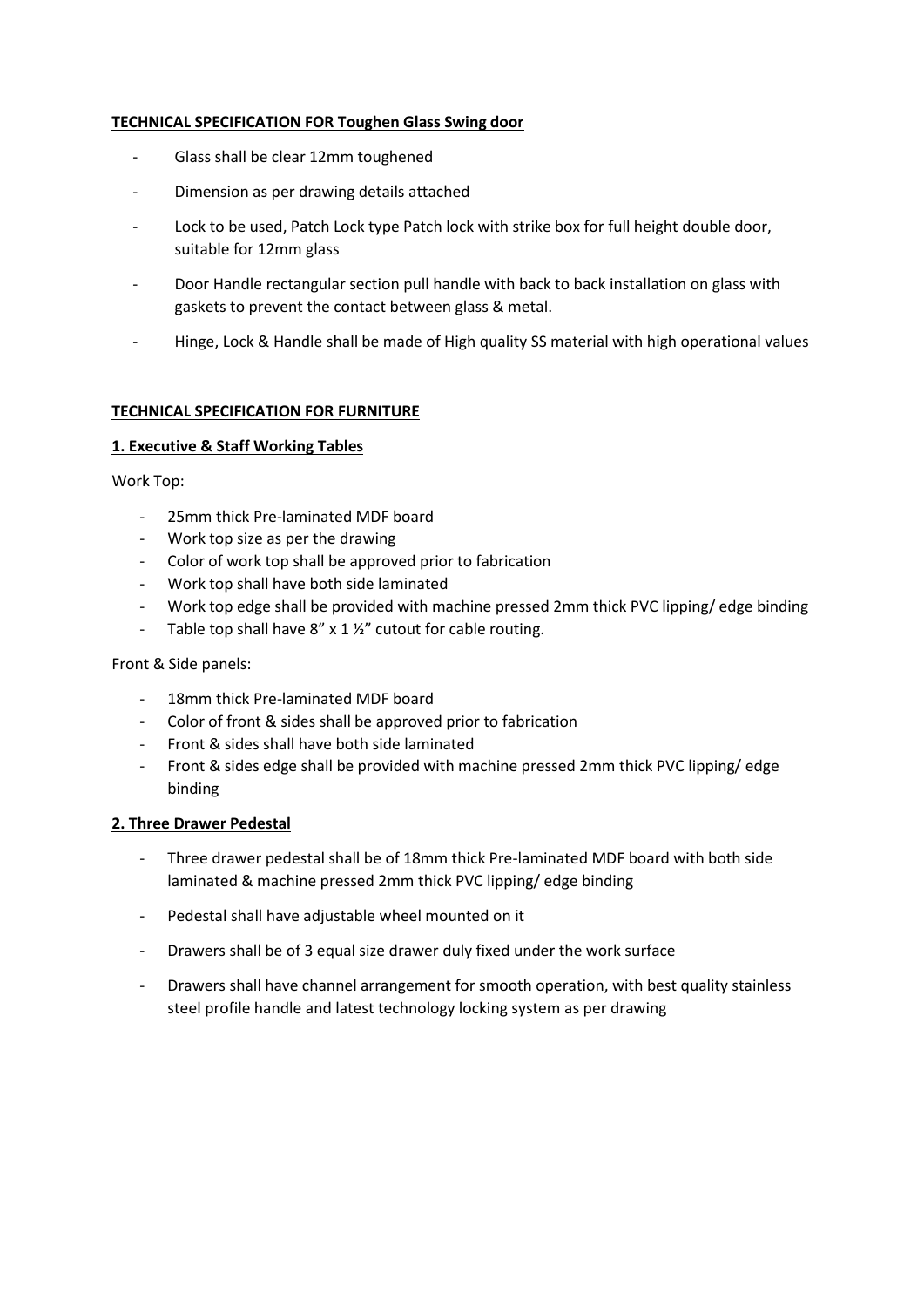### **3. Storage Cabinet**

- Storage shall be of Pre-laminated MDF board, Top 25mm thick, sides 18mm thick and back 12mm thick having best quality stainless steel handle and latest technology locking system as per drawing
- It should have one adjustable shelf for effective space utilization
- Doors per unit shall be as per drawing
- All edges shall be provided with machine pressed 2mm thick PVC lipping/ edge binding

# **4. Planter Box**

Structure:

- Planter box shall be of 19mm thick Ply/ board with GI sheet at base of planter vase placement position to avoid water dropping off
- Planter Box size as per the drawing
- Laminate Color of cabinet shall be approved prior to fabrication (Plain white)
- Planter Box shall have both side laminated
- Outer sides 1mm thick laminates & inner sides 0.8mm thick laminates
- All edge shall be provided with machine pressed minimum 2mm thick PVC lipping/ edge binding

#### **5. Monitor Arm**

- Monitor Arm shall be Stable & strong
- Shall provide ability to balance loads between  $4 18$  pounds
- Shall have Integrated wire management from monitor to worksurface
- Shall provide swivel & tilt adjustability for the monitor
- 12 inches of counterweight focal height adjustment
- 20 inches of focal depth adjustment
- Custom hub height of 6 inches to promote maximum user adjustability
- Angled arm designed to accommodate petite and large stature users
- Supported with desk-edge, bolt-through, grommet and Accessory Element

# **6. Staff Chairs**

- High back rest ergonomically designed revolving chairs
- Adjustable lumber support
- Two way adjustable armrest
- Chairs should have a hydraulic gas-lift for seat height adjustment.
- Superior multi lock tilt mechanism (push-back mechanism)
- Fabric shall be fire retardant.
- Seat should be foam-cushioned
- Back should be mesh
- Chair base should be of Steel base with 5 prong base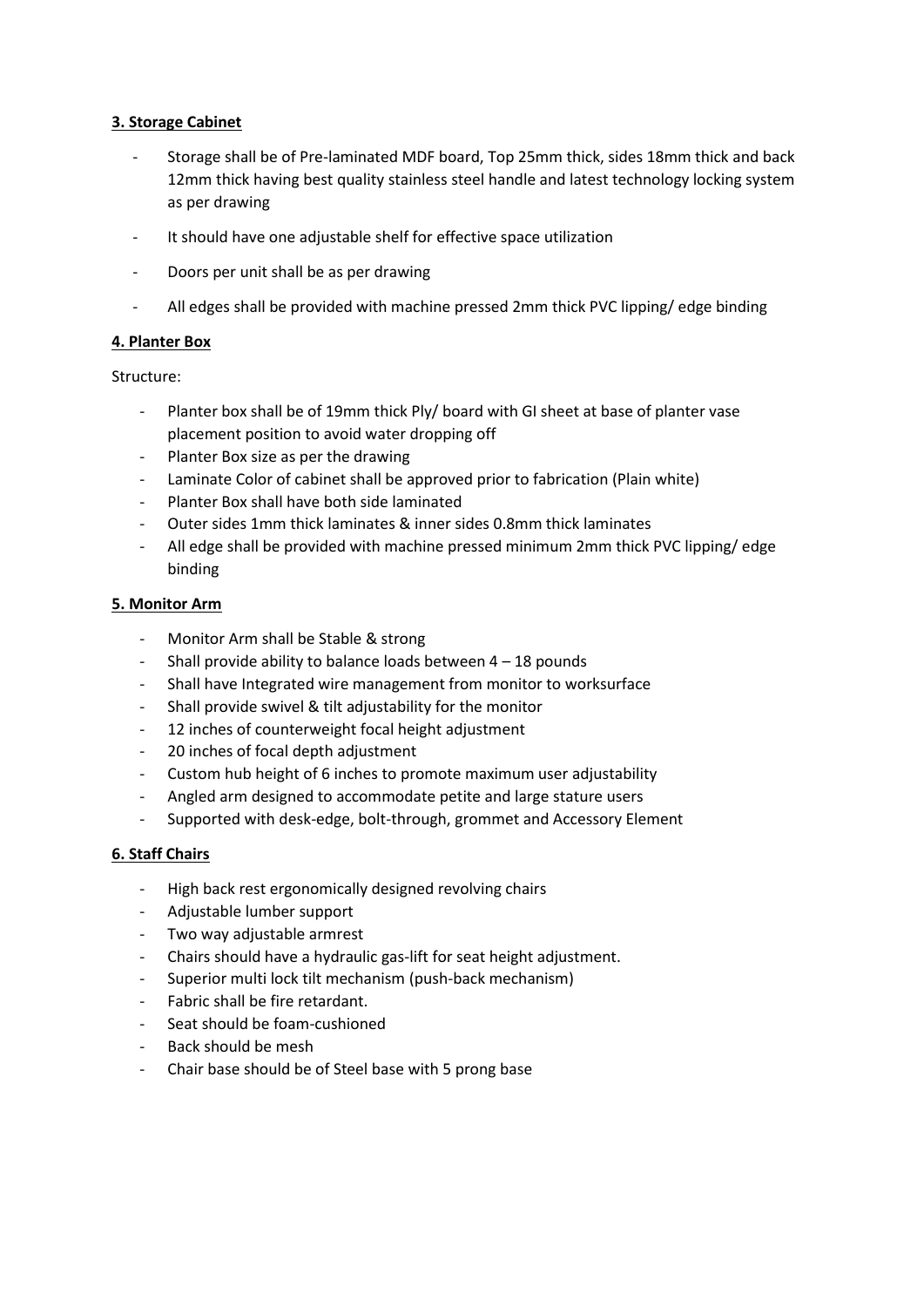# **7. Visitor Chairs**

- Medium back rest ergonomically designed fixed base chairs
- Back should have lumber support
- Fabric shall be fire retardant.
- Seat should be foam-cushioned
- Back should be mesh
- Chair should have Steel base with nylon base boot (for protection against floor scratching)

# **TECHNICAL SPECIFICATION FOR WINDOW BLINDS (Roller)**

- Window blinds system shall be a chain operated roller system utilizing a bidirectional, wrap spring clutch
- Shall be capable of smoothly raising and lowering the blind to any desired height, and maintaining that height with no slippage
- The clutch shall be nylon construction and available in White.
- End plug shall be a spring loaded for easier installation
- Universal mounting brackets must be capable of mounting inside, outside, or to the ceiling, with the clutch on either the right or left end of the roller.
- Roller tube shall be extruded aluminium
- Fabric shall be attached to the tube with an adhesive strip
- A minimum of one turn of fabric must be placed on the roller before the working section of fabric starts
- Fabric used shall be fire retardant
- Screen fabric for office area
- Fabric sample shall be approved prior to fabrication

# **TECHNICAL SPECIFICATION FOR FLOORING**

Pre-laminated Wooden Parquet Floor:

- Pre-laminated wooden flooring
- High pressure laminated for high foot traffic area
- Total Thickness 8mm
- Tongue & Groove Locking system, without using glue
- Matt lacquer finished
- Fade resistant
- Termite Resistant
- Water Resistant
- Micro Beveled edge
- Single stripped pattern
- Footfall noise level less than 20dB
- 10 years minimum warranty
- Backing foam 3mm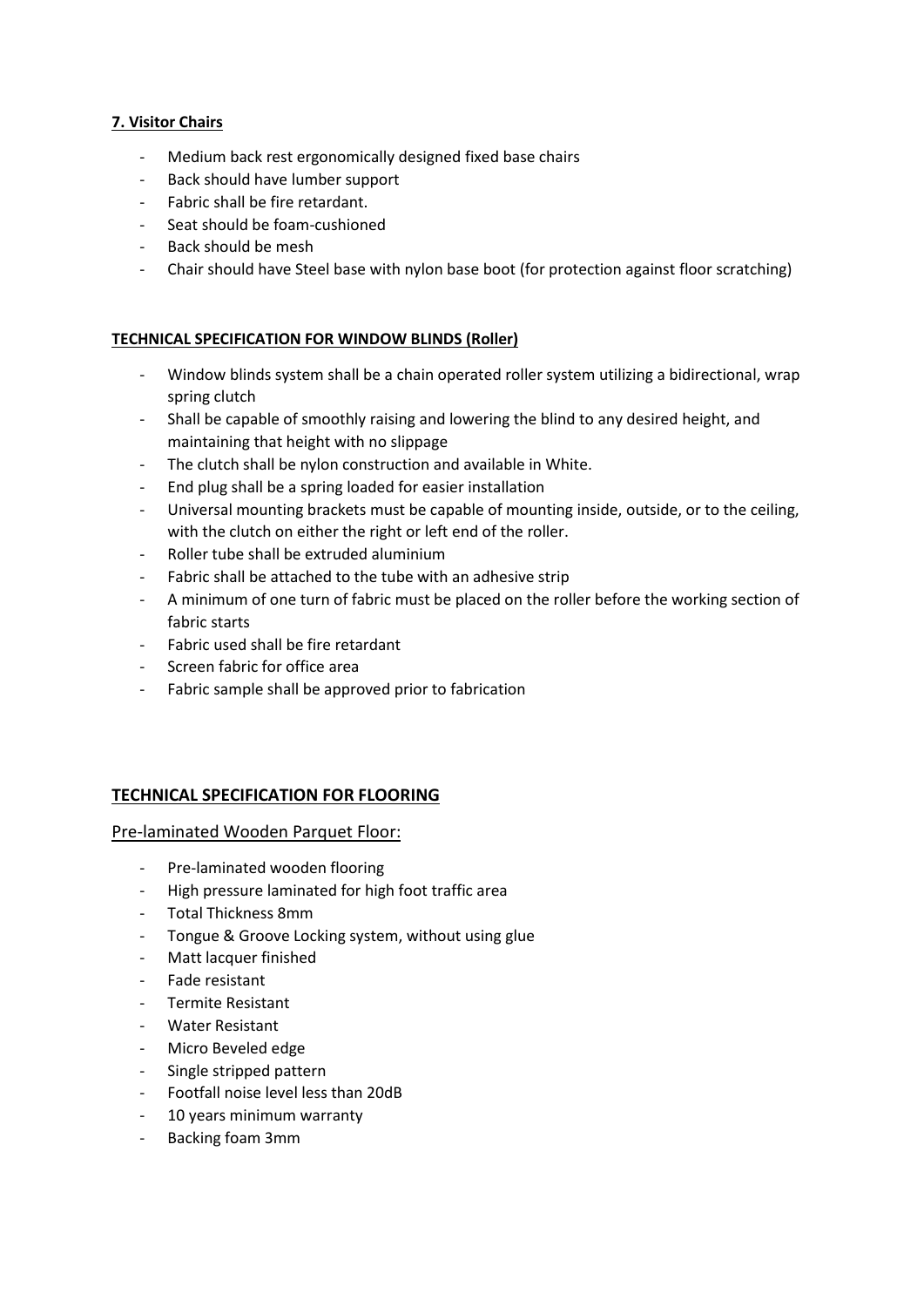# **LIST OF APPROVED MAKES**

# **General Specifications for Interior Works**

| S.No.          | <b>Material</b>                          | <b>Make</b>                    |
|----------------|------------------------------------------|--------------------------------|
| $\mathbf 1$    | Ply/Board                                | Surya, Sagun, Greenboard, Duro |
| $\overline{2}$ | <b>Prelaminated MDF Board</b>            | Tesa, Green Panelmax           |
| 3              | Laminates (1mm)                          | Greenlam, Century, Merinolam   |
| 4              | Hardware                                 | Hettich, Dorma, Godrej, Haffle |
| 5              | Gypsum Board                             | Boral, Elephant                |
| 6              | <b>WPC Baffles Ceiling</b>               | Armstrong, Rucca               |
| 7              | Mineral Fiber Acoustic Suspended Ceiling | Armstrong                      |
| 8              | <b>Pre-Laminated Parquet Flooring</b>    | Tesa, Krono Swiss              |
| 9              | <b>Window Blinds</b>                     | Vista                          |
| 10             | Paints                                   | Asian, Berger                  |
| 11             | <b>Wall Putty</b>                        | JK, Asian                      |
| 12             | Switches/ Sockets                        | Schneider                      |
| 13             | Lights                                   | Wipro, Phillips, Bajaj         |
| 14             | MCB, MCCB                                | Schneider, Havells             |
| 15             | Chairs                                   | Featherlite                    |

Note: The shade/colour/texture/pattern of all the materials will be selected by the Designer /Employer and the samples shall be produce by the Contractor for selection.